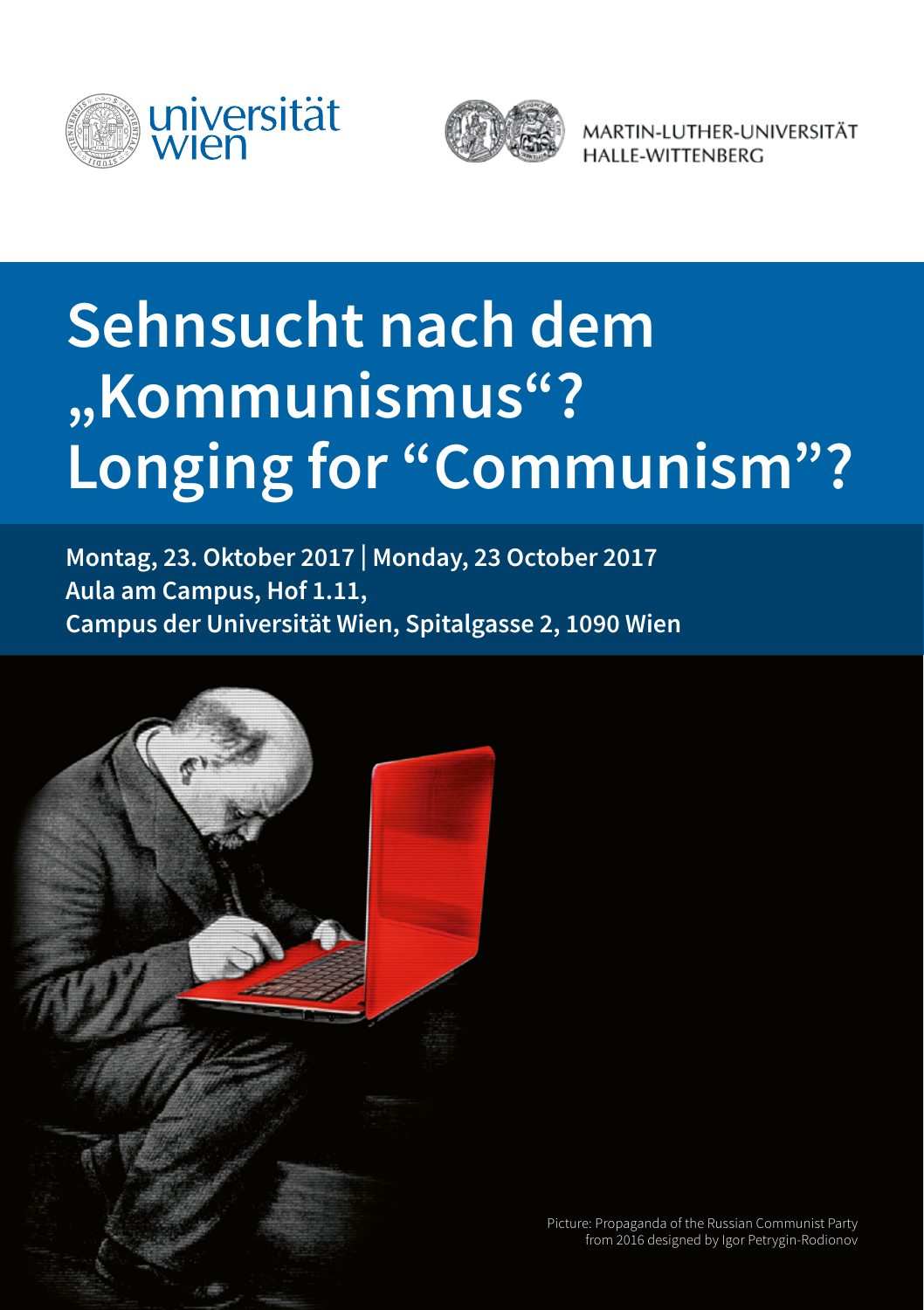

Podium im II. Panel *"Europäische und generationelle Vergleichshorizonte"* von rechts: Rainer Gries (Franz Vranitzky Chair for European Studies at the University of Vienna), Anna Schor-Tschudnowskaja (Fakultät für Psychologie der Sigmund Freud PrivatUniversität Wien), Sabine Stach (Deutsches Historisches Institut Warschau der Max Weber Stiftung), Magdalena Saryusz-Wolska (Institut für die Kultur der Gegenwart an der Universität Łódź), Anke Giesen (Lehrstuhl für Geschichte der Neuzeit, 19. - 21. Jahrhundert an der Otto-von-Guericke-Universität Magdeburg) sowie Thomas Ahbe



Zum [Franz Vranitzky Chair for European Studies at the University of Vienna](https://franzvranitzkychair.univie.ac.at/home/) / zu[r Konferenz](https://franzvranitzkychair.univie.ac.at/forschung/conference-longing-for-communism/)

Fotos: © Mateusz Wiglinzki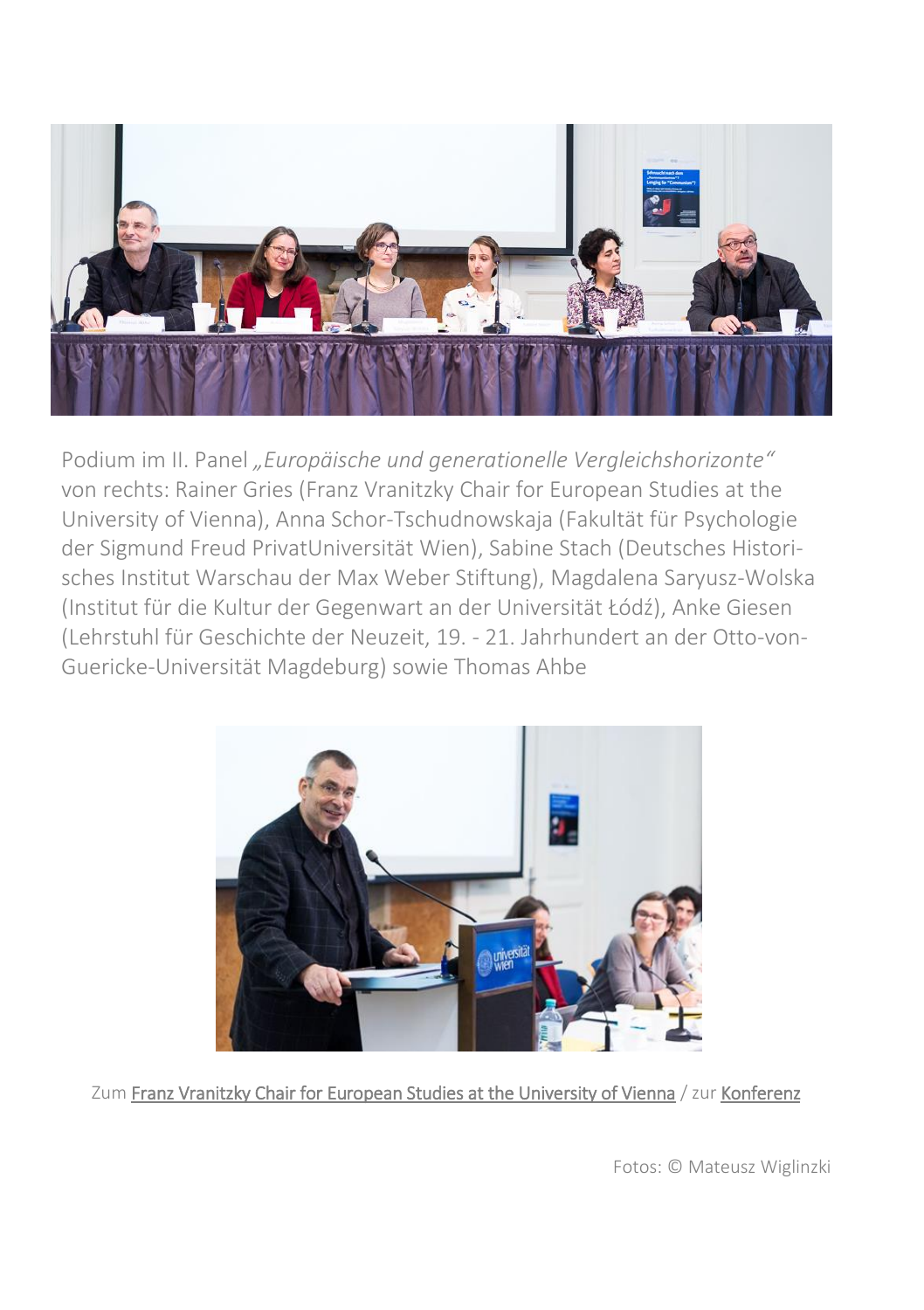**Kulturen der Vergangenheit, Gegenwart und Zukunft bei jungen Menschen in Südost- und Osteuropa und in Ostdeutschland im 21. Jahrhundert**

**Internationale und interdisziplinäre Konferenz an der Universität Wien, Österreich**

**21st Century Youth Cultures in Past, Present and Future Eastern Germany, and Southeast and Eastern Europe** 

# **An International and Interdisciplinary Conference at the University of Vienna, Austria**

**Chair of Modern History**  at the Martin Luther University Halle-Wittenberg, Germany

#### **Chair for Transformation Processes in Central, Eastern and Southeastern Europe**

at the University of Vienna, Austria

#### **Franz Vranitzky Chair for European Studies,**

Transdiciplinary Chair at the Department of Contemporary History and the Department of Communication at the University of Vienna, Austria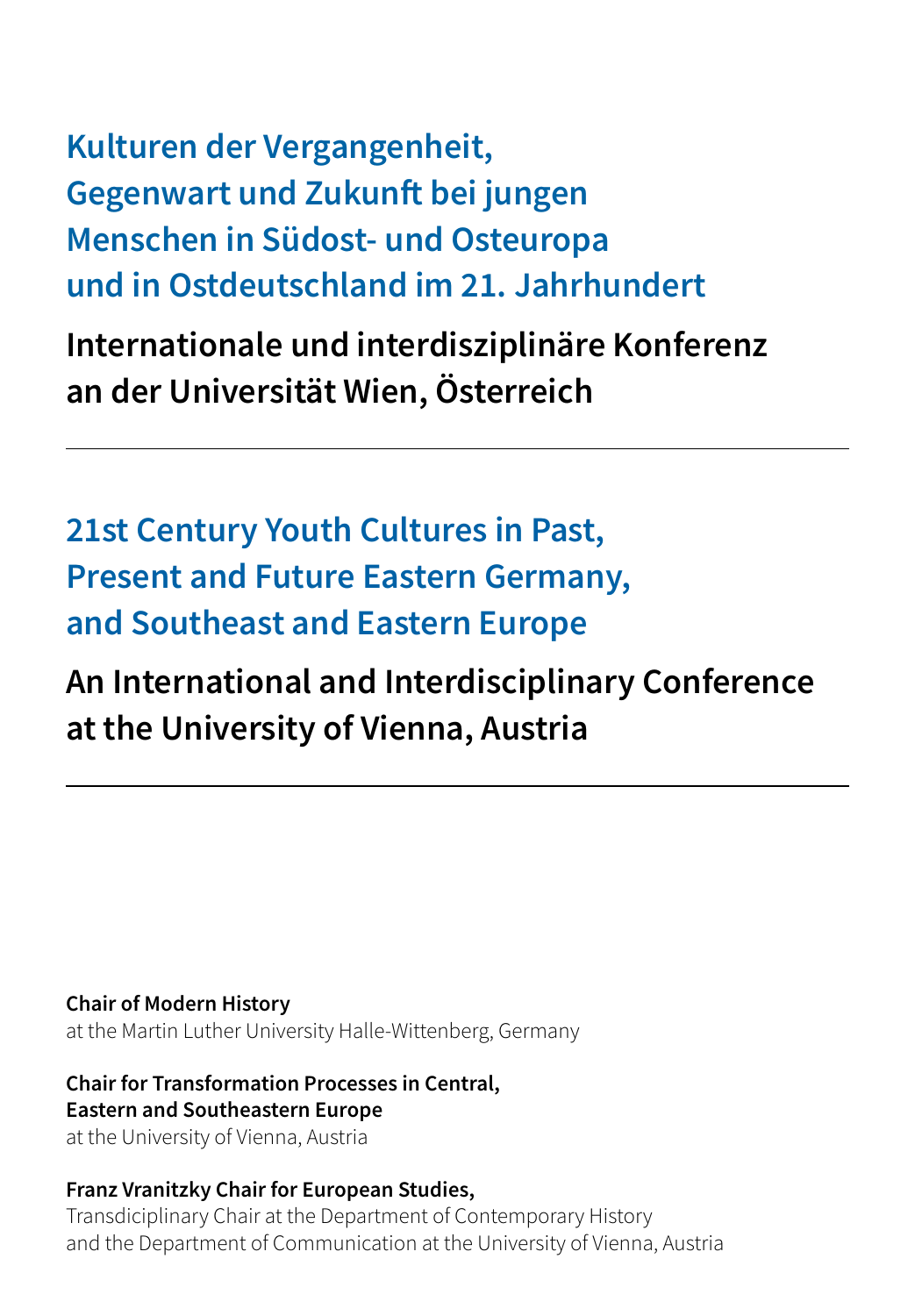#### **9:00 Begrüßung | Welcome Speeches**

Oliver Rathkolb (Head of the Department of Contemporary History at the University of Vienna, Austria) Silke Satjukow (Department of History at the Martin Luther University Halle-Wittenberg, Germany) Anna Kaminsky (Federal Foundation for the Reappraisal of the SED Dictatorship in Berlin, Germany) Franz Vranitzky (Bundeskanzler a. D. | Former Austrian Chancellor, Vienna, Austria)

#### **9:45 Einführung | Introduction**

Dieter Segert (Chair for Transformation Processes in Central, Eastern and Southeastern Europe at the University of Vienna, Austria) Rainer Gries (Franz Vranitzky Chair for European Studies at the University of Vienna, Austria)

#### **10:00 Kaffeepause | Coffee Break**

### **10:30 I. Panel (English)**

# **Phänomenologie und Politik der "Jugo- und Tito-Nostalgie" Phenomenology and Politics of "Yugo- and Tito-Nostalgia"**

Moderation | Chair: Silvia Nadjivan (Franz Vranitzky Chair for European Studies at the University of Vienna & Institute for the Danube Region and Central Europe (IDM), Austria)

#### **Cultural and Media Memory.**

#### **Yugoslavia as the Image of Yugoslavia among the Young Generation**

Nataša Simeunović Bajić (Department of Cultural Theory and Political Science at the John Naisbitt University, Belgrade, Serbia)

#### **Yugo-Nostalgia. Pride and Prejudice**

Irena Ristić (Institute of Social Sciences, Belgrade, Serbia)

# **Yugoslavia after Yugoslavia. Graffiti about Yugoslavia in Post-Yugoslav Urbanscape**

Mitja Velikonja (Center for Cultural and Religious Studies at the University of Ljubljana, Slovenia)

#### **Living and Rocking in the Best of All Worlds. Longing for Communist Yugoslavia**

Zlatko Jovanovic (Research Centre "The many Roads in Modernity" at the University of Copenhagen, Denmark)

#### **Discussion**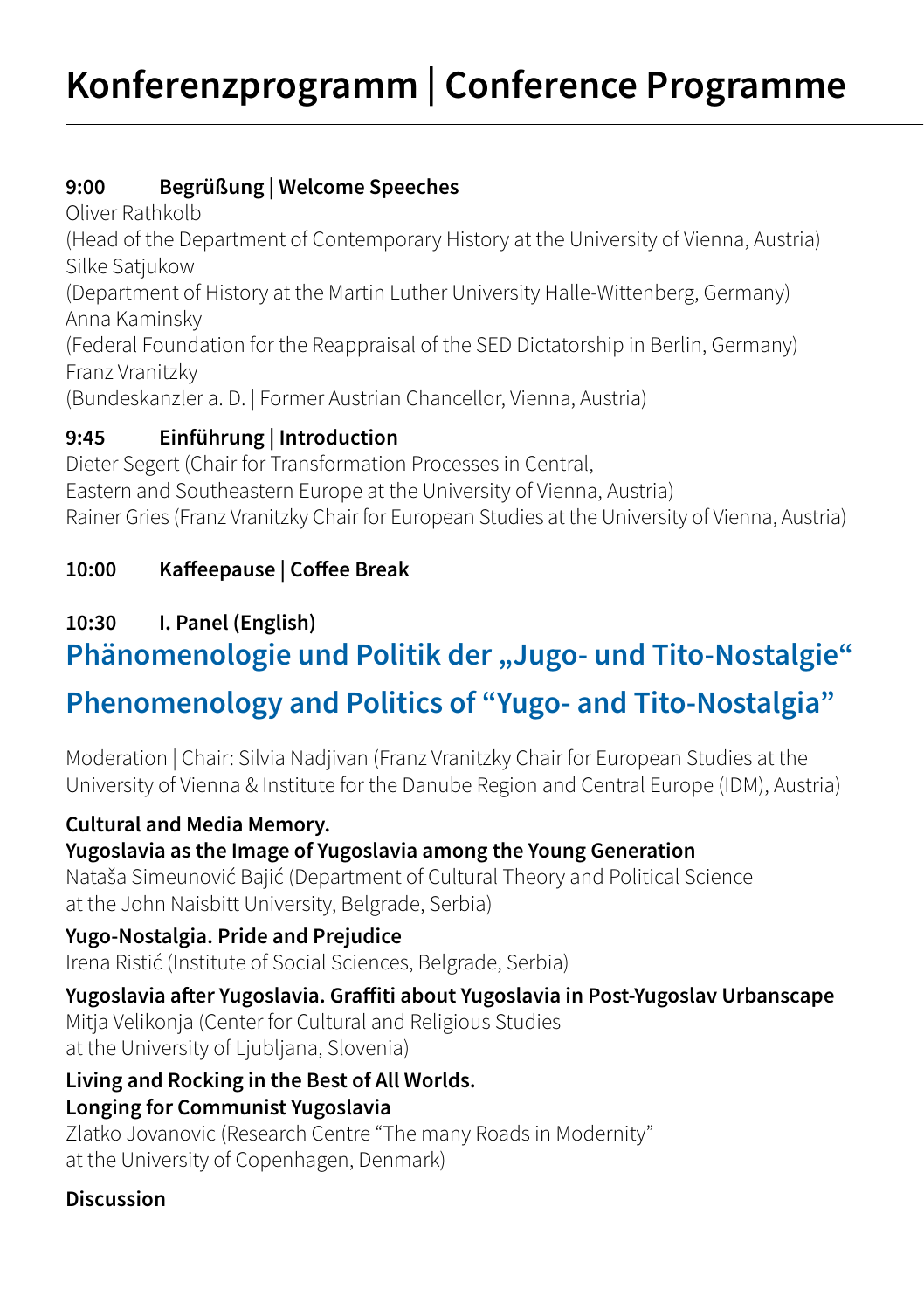#### **12:30 Mittagessen | Lunch Break**

## **13:30 II. Panel (German) Europäische und generationelle Vergleichshorizonte European and Generational Comparative Perspectives**

Moderation | Chair: Rainer Gries

**Ostdeutschland als Sonderfall beim Rückblick auf die staatssozialistische Periode. Die DDR in der öffentlichen Darstellung sowie in der Erinnerung und Aneignung heutiger ostdeutscher Generationen | Eastern Germany as an Exceptional Case in the Historical View of the Era of State Socialism. The GDR in the Public Light and in the Memory and Appropriation of Today's Eastern German Generations** Thomas Ahbe (Social Scientist and Publicist, Leipzig, Germany)

#### **Dreams of USSR 2.0 – Kommunismusutopien junger Mitglieder der russischen Organisation , The Essence of Time" | Dreams of USSR 2.0 - Communist Utopias of Young Members of the Russian Organisation "The Essence of Time"**

Anke Giesen (Department of History of Modern Times (19th-21st Century) at the Otto von Guericke University Magdeburg, Germany)

#### **Zwischen Sehnsucht und Ablehnung. Die Erinnerung an den Kommunismus im postkommunistischen Polen | Between Longing and Refusal. Memories of Communism in Post-Communist Poland**

Magdalena Saryusz-Wolska (Institute of Contemporary Culture at the University of Łódź, Poland)

#### **Bezugnahmen in der sowjetischen Vergangenheit bei den jungen Erwachsenen im gegenwärtigen Russland | References in the Soviet Past among Young Adults in Contemporary Russia**

Anna Schor-Tschudnowskaja (Faculty of Psychology at the Sigmund Freud Private University, Vienna, Austria)

**Sehnsuchtsort Kommunismus als touristisches Produkt. Konsumenten und Anbieter von "Communism Tours" in der Slowakei | Locus of Longing. Tourist Product Communism. Consumers and Guides Giving "Communism Tours" in Slovakia** Sabine Stach (German Historical Institute Warsaw, Max Weber Foundation, Poland)

**Discussion**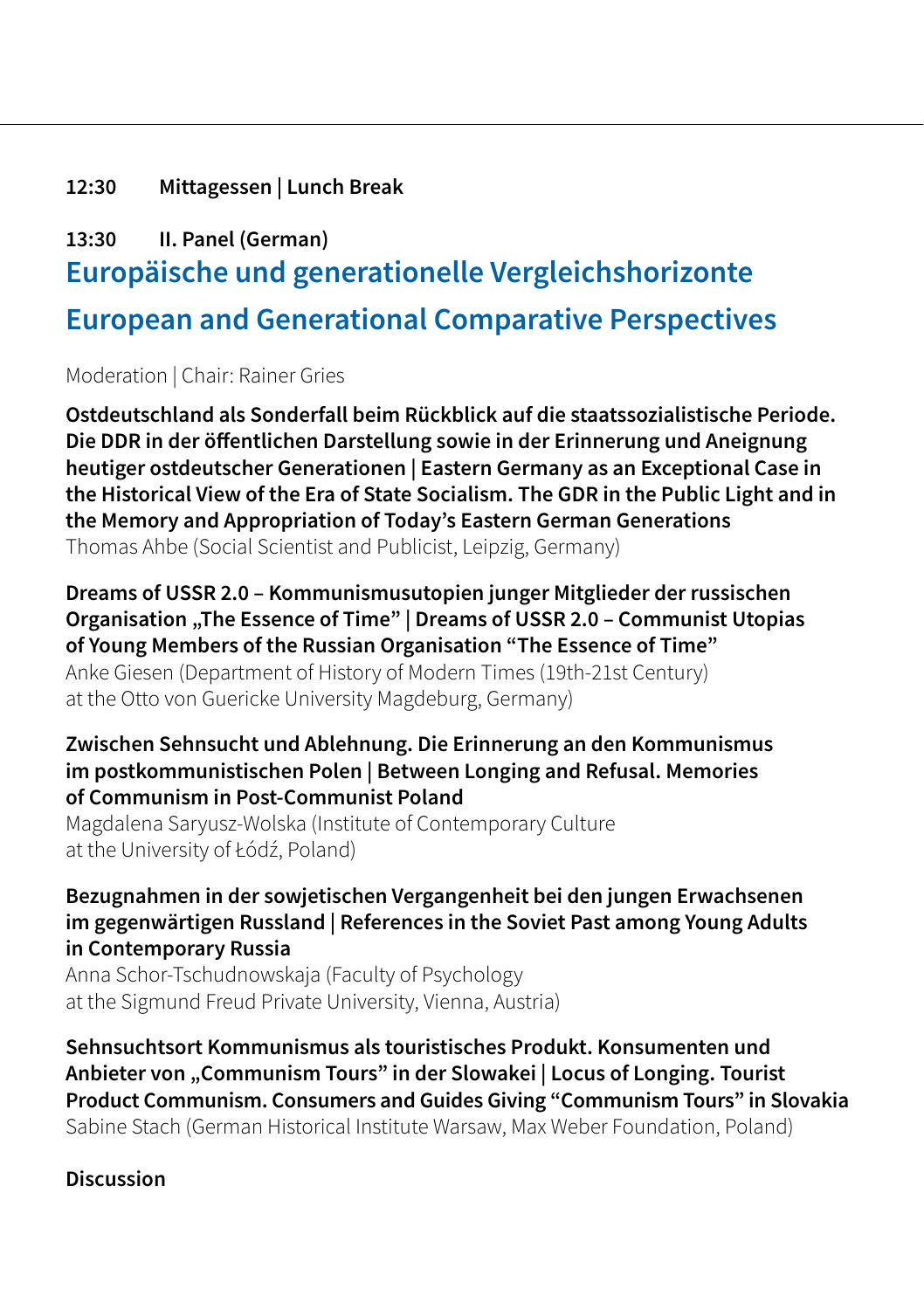#### **15:30 Kaffeepause | Coffee Break**

**16:00 III. Panel (English) Alternativen zum neoliberalen Kapitalismus der Gegenwart: Hat der "Kommunismus" doch eine Zukunft?**

## **Alternatives to Present-Day Neoliberal Capitalism: Does "Communism" Have a Future?**

Moderation | Chair: Dieter Segert

**Soviet Communism Has Discredited All Humanist Alternatives. What Might Be Done?** Jörn Schütrumpf (Rosa Luxemburg Stiftung in Berlin, Germany)

**The "Woman Question" in Transition. Between Socialist Experience and Future Prospects** Leda Sutlovic (Department of Political Science at the University of Vienna, Austria)

**Serbia's Retrogressing Democracy** Ivana Spasić (Department of Sociology at the University of Belgrade, Serbia)

#### **Arguments of Anti-Communism and Anti-Capitalism in Contemporary Romania**

Enikö Vincze (Department of International Relations at the Babeș Bolyai University in Cluj-Napoca, Romania)

#### **Final Discussion and Closing Words**

Wir laden Sie herzlich ein, die anschließende Podiumsdiskussion in deutscher Sprache zum Thema **"Erinnerungen an die DDR in Österreich"**, moderiert von Oliver Rathkolb, Vorstand des Instituts für Zeitgeschichte, zu besuchen.

We cordially invite you to attend the ensuing panel discussion on the subject of **"Memories of the GDR in Austria"** moderated by Oliver Rathkolb, Head of the Institute for Contemporary History (in German).